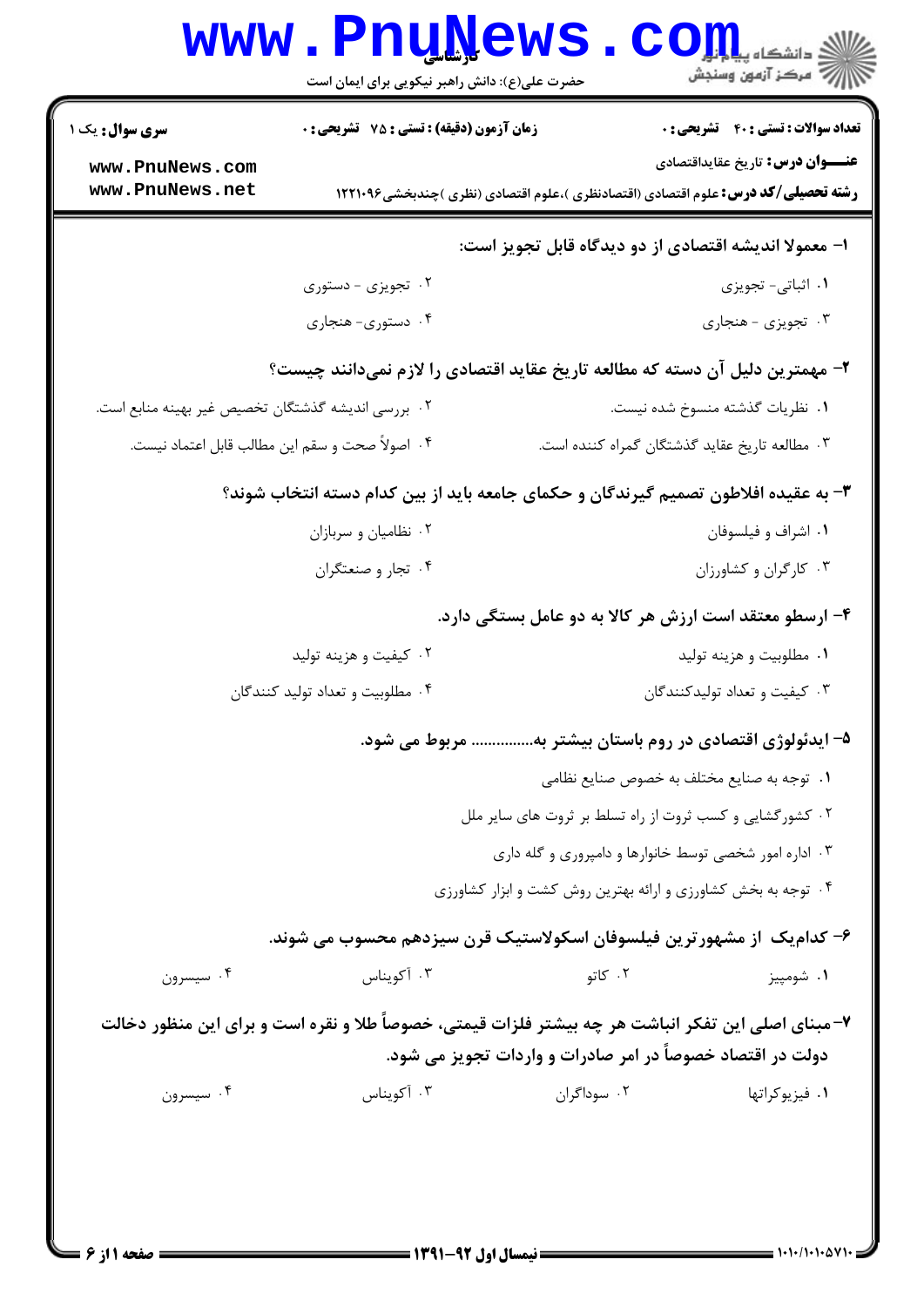|                                                                                                          | www.PnuNews                                      |                     | ان دانشکاه پیام <mark>بر</mark><br>ا∜ مرکز آزمهن وسنجش                                                                               |
|----------------------------------------------------------------------------------------------------------|--------------------------------------------------|---------------------|--------------------------------------------------------------------------------------------------------------------------------------|
|                                                                                                          | حضرت علی(ع): دانش راهبر نیکویی برای ایمان است    |                     |                                                                                                                                      |
| <b>سری سوال : ۱ یک</b>                                                                                   | زمان آزمون (دقیقه) : تستی : 75 ٪ تشریحی : 0      |                     | <b>تعداد سوالات : تستی : 40 - تشریحی : 0</b>                                                                                         |
| www.PnuNews.com<br>www.PnuNews.net                                                                       |                                                  |                     | <b>عنــــوان درس:</b> تاريخ عقايداقتصادي                                                                                             |
|                                                                                                          |                                                  |                     | <b>رشته تحصیلی/کد درس:</b> علوم اقتصادی (اقتصادنظری )،علوم اقتصادی (نظری )چندبخشی۱۲۲۱۰۹۶                                             |
|                                                                                                          |                                                  |                     | ۸-فرانسوا کنه در کتاب خود تحت عنوان «تابلو اقتصادی» مفهوم یکپارچگی در نظام اقتصادی را به شکل                                         |
|                                                                                                          |                                                  |                     | تشريح نمود.                                                                                                                          |
|                                                                                                          | ۰۲ جریان آب در روی کره زمین                      |                     | ۰۱ فصول مختلف در طبیعت                                                                                                               |
|                                                                                                          | ۰۴ حرکت سیارگان دور خورشید                       |                     | ۰۳ جریان خون در بدن انسان                                                                                                            |
|                                                                                                          |                                                  |                     | ۹- کدام گزینه در مورد فیزیوکراتها درست نیست؟                                                                                         |
|                                                                                                          |                                                  |                     | ۰۱ آنها با هر نوع قانونگذاری و محدودسازی رفتار فردی مخالف بودند                                                                      |
|                                                                                                          |                                                  |                     | ۲ . به عقیده آنها وجود دولت ضرورت نداشته و جامعه بدون دولت هم میتواند اداره شود.                                                     |
|                                                                                                          |                                                  |                     | ۰۳ وجود آزادی کامل میتواند موجب برقراری قوانین طبیعی شود.                                                                            |
|                                                                                                          |                                                  |                     | ۰۴ آنها کشاورزی را بخش مولد جهت کسب ثروت میدانستند.                                                                                  |
|                                                                                                          |                                                  |                     | ∙۱− کدام یک از اقتصاددانان زیر را می توان جزو اقتصاددانان کلاسیک خوشبین دانست؟                                                       |
|                                                                                                          | ۰۲ ژان باتیست سه                                 |                     | ٠١ توماس رابرت مالتوس                                                                                                                |
|                                                                                                          | ۰۴ جان استوارت میل                               |                     | ۰۳ دیوید ریکاردو                                                                                                                     |
|                                                                                                          |                                                  |                     | 11- در مورد تعیین دستمزد آدام اسمیت معتقد است قدرت چانه زنی .                                                                        |
|                                                                                                          | ۰۲ کارفرمایان و کارگران برابر است.               |                     | ٠١ كارفرمايان از كارگران بيشتر است.                                                                                                  |
|                                                                                                          | ۰۴ کارفرمایان و کارگران صفر است.                 |                     | ٠٣ كارفرمايان از كارگران كمتر است.                                                                                                   |
|                                                                                                          |                                                  |                     | <b>۱۲- به نظر ریکاردو ارزش یک کالا عبارتست از</b>                                                                                    |
| ۰۲ قیمتی که خریدار حاضر است برای دریافت آن بپردازد.                                                      |                                                  |                     | ۰۱ قیمتی که فروشنده مایل است کالا را بفروشد.                                                                                         |
|                                                                                                          | ۰۴ ارزش سرمایه که برای تولید آن به کار رفته است. |                     | ۰۳ مقدار کار لازم برای تهیه آن                                                                                                       |
| ۱۳- کدام صاحبنظر تحلیل ریکاردو در مورد ارزش و توزیع را متحول ساخت و بیان کرد که هیچ گونه ارتباط و تناسبی |                                                  |                     |                                                                                                                                      |
|                                                                                                          |                                                  |                     | میان نوسانات عرضه و تقاضا و تغییرات سطح قیمتها وجود ندارد.                                                                           |
|                                                                                                          | ۰۲ جان مینارد کینز                               |                     | ٠١ آدام اسميت                                                                                                                        |
|                                                                                                          | ۰۴ رابرت مالتوس                                  |                     | ۰۳ جان استوارت ميل                                                                                                                   |
|                                                                                                          |                                                  |                     | ۱۴–کدام یک از اقتصاددانان ملی گرای امریکایی به خاطر طرفداری از وضع تعرفه بر واردات به مخالفت با بحث ازادی<br>تجارت آدام اسميت پرداخت |
| ۰۴ دانیل ریموند                                                                                          | ۰۳ فردریک لیست                                   | ٠٢ الكساندر هميلتون | ۰۱ هنری چارلز کری                                                                                                                    |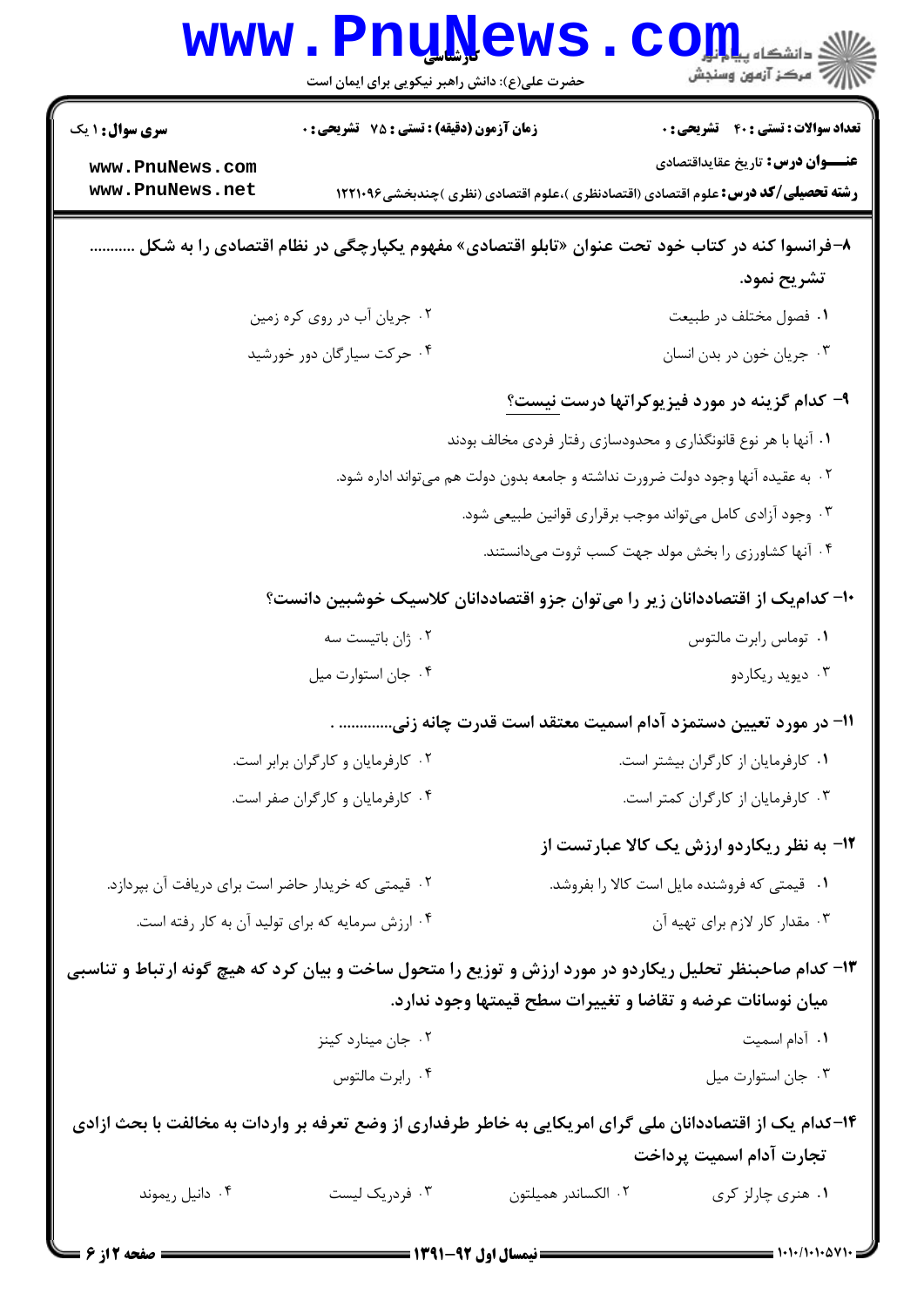|                                                                                                          | حضرت علی(ع): دانش راهبر نیکویی برای ایمان است                                                                  |                   | رآ - مرڪز آزمون وسنڊش                                                                                                                                    |
|----------------------------------------------------------------------------------------------------------|----------------------------------------------------------------------------------------------------------------|-------------------|----------------------------------------------------------------------------------------------------------------------------------------------------------|
| <b>سری سوال : ۱ یک</b>                                                                                   | زمان آزمون (دقیقه) : تستی : 75 ٪ تشریحی : 0                                                                    |                   | <b>تعداد سوالات : تستی : 40 ٪ تشریحی : 0</b>                                                                                                             |
| www.PnuNews.com<br>www.PnuNews.net                                                                       |                                                                                                                |                   | <b>عنــــوان درس:</b> تاريخ عقايداقتصادي<br><b>رشته تحصیلی/کد درس:</b> علوم اقتصادی (اقتصادنظری )،علوم اقتصادی (نظری )چندبخشی۱۲۲۱۰۹۶                     |
|                                                                                                          |                                                                                                                |                   | ۱۵- به عقیده سیسموندی اولین دخالت دولت باید در چه جهتی باشد؟                                                                                             |
|                                                                                                          |                                                                                                                |                   | ٠١ در اختيار گرفتن مالكيت منابع توليد                                                                                                                    |
|                                                                                                          |                                                                                                                |                   | ۰۲ تلاش برای به کارگیری کارگران در کارخانجات                                                                                                             |
|                                                                                                          |                                                                                                                |                   | ۰۳ محدود کردن زیاده رویها درتولید به جهت تصحیح جهت های نامطلوب آن                                                                                        |
|                                                                                                          |                                                                                                                |                   | ۰۴ وضع قوانین مناسب به نفع کارگر و مداخله دولت در امور بیمه های اجتماعی                                                                                  |
|                                                                                                          |                                                                                                                |                   | ۱۶– پیشنهاد تشکیل فلانستر (نوعی جمعیتهای اقتصادی) متعلق به کدامیک از دانشمندان زیر است؟                                                                  |
| ۰۴ سیسموندی                                                                                              | ۰۳ رابرت آون                                                                                                   | ۰۲ شارل فوريه     | ۰۱ سن سیمون                                                                                                                                              |
|                                                                                                          |                                                                                                                |                   | ۱۷– کدام یک ًاز سوسیالیستهای برجسته فرانسه اولین کسی است که دخالت دولت را به منظور تشکیل کارگاههای<br>ملی که همان شرکتهای تعاونی تولید هستند خواستار شد. |
| ۰۴ لويي بلان                                                                                             | ۰۳ رودبرتوس                                                                                                    | ۰۲ سن سيمون       | ۰۱ شارل فوريه                                                                                                                                            |
|                                                                                                          |                                                                                                                |                   | ۱۸– کدام یک از دانشمندان زیر را می توانیم جزء سوسیالیستهای آنارشیسم گرا بدانیم ؟                                                                         |
| ۰۴ میخائیل باکوئین                                                                                       | ۰۳ فرديناند لاسال                                                                                              | ٠٢ لويي بلان      | ۰۱ رودبر توس                                                                                                                                             |
|                                                                                                          |                                                                                                                |                   | ۱۹- از نظر طرفداران این مکتب اقتصادی تکامل جامعه همانند «فلسفه تکامل داروین» میباشد.                                                                     |
| ۰۴ تاریخی                                                                                                | ۰۱ کلاسیک سوسیالیست (۲۰ کینزی میلادی) به سوسیالیست (۲۰ کلاسیک میلادی) به این کلیست است که از کلیست از این کلیس |                   |                                                                                                                                                          |
|                                                                                                          |                                                                                                                |                   | +۲- کدام گزینه به عنوان پایه گذار مکتب تاریخی متقدم شناخته میشود که پیوندهای خود را با لیبرالیسم کلاسیک<br>حفظ می کرد.                                   |
| ۰۴ ماکس وبر                                                                                              | ۰۲ گوستاو اشمولر مسومبارت سومبارت                                                                              |                   | ۰۱ ویلهلم روشر                                                                                                                                           |
|                                                                                                          |                                                                                                                |                   | <b>۲۱</b> - کتاب «اخلاق پروتستانی و روحیه سرمایه داری» متعلق به کدامیک از اندیشمندان زیر است؟                                                            |
| ۰۴ کارل مارکس                                                                                            | ۰۲ برنوهیلدبراند مستخدم ۲۰ ماکس وبر                                                                            |                   | ۰۱ کارل نیس                                                                                                                                              |
| ۲۲- کدام یک معتقدند که جبر تاریخ و وجود قوانین ماتر بالیسم تاریخی سبب میشود که سرمایه داری جای خود را به |                                                                                                                |                   |                                                                                                                                                          |
|                                                                                                          |                                                                                                                |                   | سوسياليسم بدهد؟                                                                                                                                          |
| ۰۴ ماکس وبر                                                                                              | ۰۳ کارل نیس                                                                                                    | ۰۲ برنو هیلدبراند | ۰۱ کارل مارکس                                                                                                                                            |
|                                                                                                          |                                                                                                                |                   | ۲۳- دو کتاب «نقد علم اقتصاد» و «شرایط طبقه کارگر در انگلیس» متعلق به کدامیک از متفکرین زیر است؟                                                          |
| ۰۴ ژوزف استالین                                                                                          | ۰۲ فردریک انگلس مستاقل به کاردیمیر لنین                                                                        |                   | ۰۱ کارل مارکس                                                                                                                                            |

 $= 1.11 \cdot 11.001$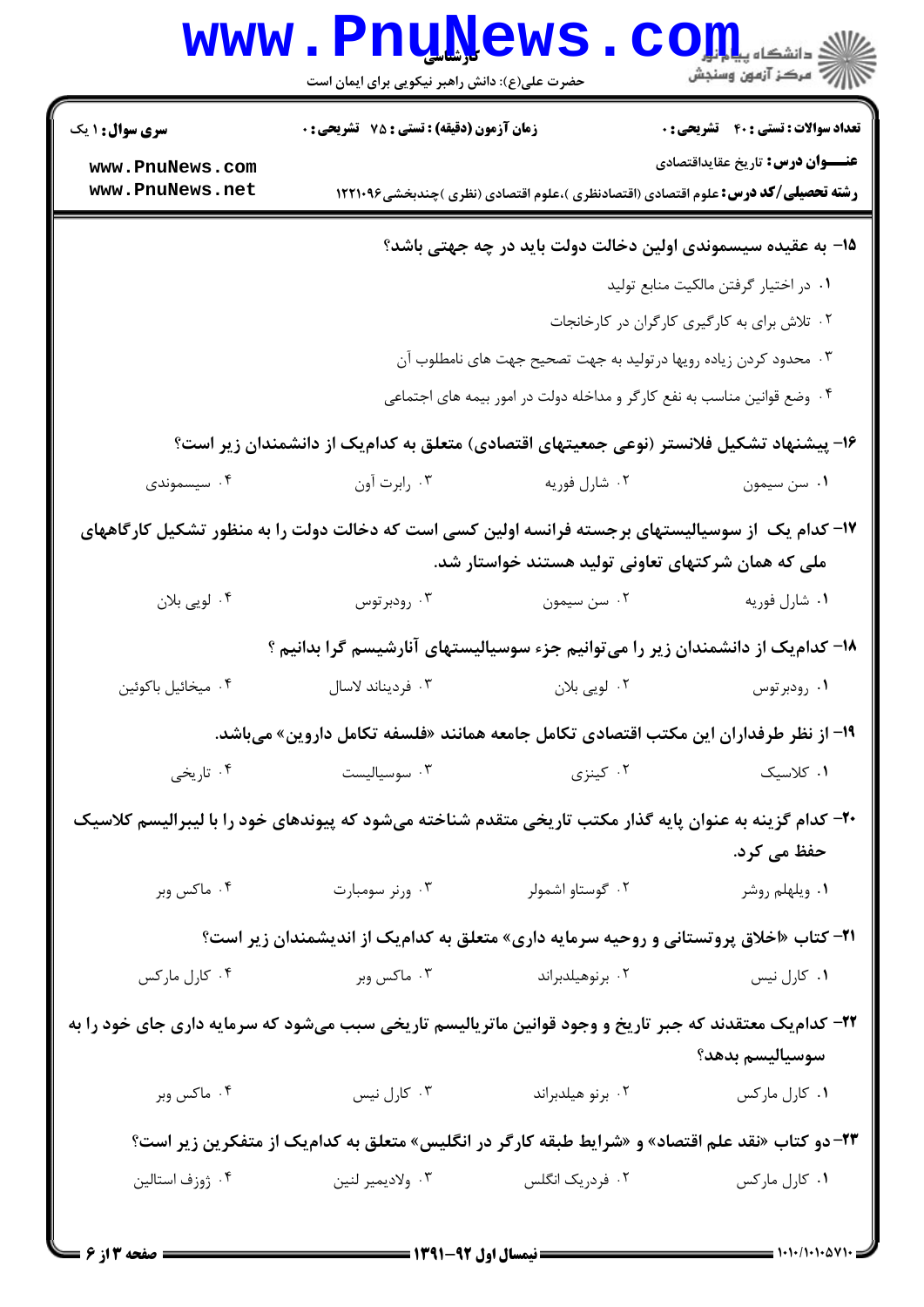|                                                                                                | <b>www.PnuNews</b>                                                                                  |                                                                                          | الله دانشکاه پیام برای C<br>این اسکن آزمون وسنجش                                       |
|------------------------------------------------------------------------------------------------|-----------------------------------------------------------------------------------------------------|------------------------------------------------------------------------------------------|----------------------------------------------------------------------------------------|
|                                                                                                | حضرت علی(ع): دانش راهبر نیکویی برای ایمان است                                                       |                                                                                          |                                                                                        |
| <b>سری سوال : ۱ یک</b>                                                                         | زمان آزمون (دقیقه) : تستی : 75 گشریحی : 0                                                           |                                                                                          | <b>تعداد سوالات : تستی : 40 قشریحی : 0</b><br><b>عنــــوان درس:</b> تاريخ عقايداقتصادي |
| www.PnuNews.com<br>www.PnuNews.net                                                             |                                                                                                     | <b>رشته تحصیلی/کد درس:</b> علوم اقتصادی (اقتصادنظری )،علوم اقتصادی (نظری )چندبخشی۱۲۲۱۰۹۶ |                                                                                        |
|                                                                                                | ۲۴- کدام یک از طرفداران مکتب سوسیالیسم را می توان مدافع تئوری تقویت دولت دانست؟                     |                                                                                          |                                                                                        |
| ۰۴ فردریک انگلس                                                                                | ۰۳ ولاديمير لنين                                                                                    | ۰۲ ژوزف استالین                                                                          | ۰۱ کارل نیس                                                                            |
|                                                                                                | ۲۵- مارژینالیستها به طور معمول تجزیه و تحلیل خود را بر اساس فروض چه بازاری قرار داده اند؟           |                                                                                          |                                                                                        |
| ۰۴ انحصار چندجانبه                                                                             | ۰۳ رقابت انحصاري                                                                                    | ۰۲ انحصار کامل                                                                           | ٠١. رقابت كامل                                                                         |
|                                                                                                | ۲۶– به عقیده وی ارزش کالاهای مصرفی توسط ارزش کالاهای تولیدی معین نمیشود بلکه ارزش کالاهای تولیدی بر |                                                                                          |                                                                                        |
|                                                                                                |                                                                                                     | اساس ارزش کالاهای مصرفی که در تولید آنها به کار میروند تعیین میشود.                      |                                                                                        |
| ۰۴ کارل منگر                                                                                   | ۰۳ ویلیام جونز                                                                                      | ٠٢ لئون والراس                                                                           | ۰۱ آلفرد مارشال                                                                        |
| ۲۷-شکل گیری مکتب کینزی در واقع واکنشی در برابر عقاید مکتب  است و میتوان گفت از بطن این مکتب به |                                                                                                     |                                                                                          | وجود آمده است.                                                                         |
| ۰۴ مرکانتیلیسم                                                                                 | ۰۳ نئوکلاسیک                                                                                        | ٠٢ سوسياليسم                                                                             | ۰۱ کلاسیک                                                                              |
|                                                                                                | ۲۸– اعتقاد طرفداران مکتب کینزی در رابطه با تعادل اشتغال کامل این است که تعادل میتواند:              |                                                                                          |                                                                                        |
|                                                                                                |                                                                                                     |                                                                                          | ۰۱ فقط در سطح اشتغال کامل برقرار شود.                                                  |
|                                                                                                |                                                                                                     |                                                                                          | ۰۲ فقط در سطح اشتغال ناقص برقرار شود.                                                  |
|                                                                                                |                                                                                                     |                                                                                          | ۰۳ در سطح اشتغال کامل و پایینتر از آن برقرار شود.                                      |
|                                                                                                |                                                                                                     | ۰۴ در سطح اشتغال کامل و پایینتر یا بالاتر از آن برقرار شود.                              |                                                                                        |
|                                                                                                |                                                                                                     | ۲۹- کینزینها معتقدند برای مهار تورم باید از سیاست  استفاده کرد.                          |                                                                                        |
| ۰۴ پولی انقباضی                                                                                | ۰۳ پولی انبساطی                                                                                     | ۰۲ مالی انقباضی                                                                          | ۰۱ مالی انبساطی                                                                        |
|                                                                                                |                                                                                                     | ۳۰- کدام یک از متفکران زیر را میتوان جزو کلاسیکوکینزیان دانست                            |                                                                                        |
| ۰۴ سولو                                                                                        | ۰۳ رابینسون                                                                                         | ۰۲ کالدور                                                                                | ۰۱ هارود                                                                               |
|                                                                                                |                                                                                                     | ۳۱- هارود کدامیک از انواع رشد را در نظر نگرفته است؟                                      |                                                                                        |
| ۰۴ رشد تضمین شده                                                                               | ۰۳ رشد اسمی                                                                                         | ۰۲ رشد طبیعی                                                                             | ۰۱ رشد واقعی                                                                           |
|                                                                                                | 32- در مدل رابینسون در صورتی که درآمد ثابت بماند، تحت چه شرایطی نرخ سود افزایش می یابد؟             |                                                                                          |                                                                                        |
|                                                                                                | ٢. افزايش حجم سرمايه                                                                                |                                                                                          | ۰۱ کاهش حجم سرمایه                                                                     |
|                                                                                                | ۰۴ افزایش دستمزدها                                                                                  |                                                                                          | ۰۳ کاهش دستمزدها                                                                       |
|                                                                                                |                                                                                                     |                                                                                          |                                                                                        |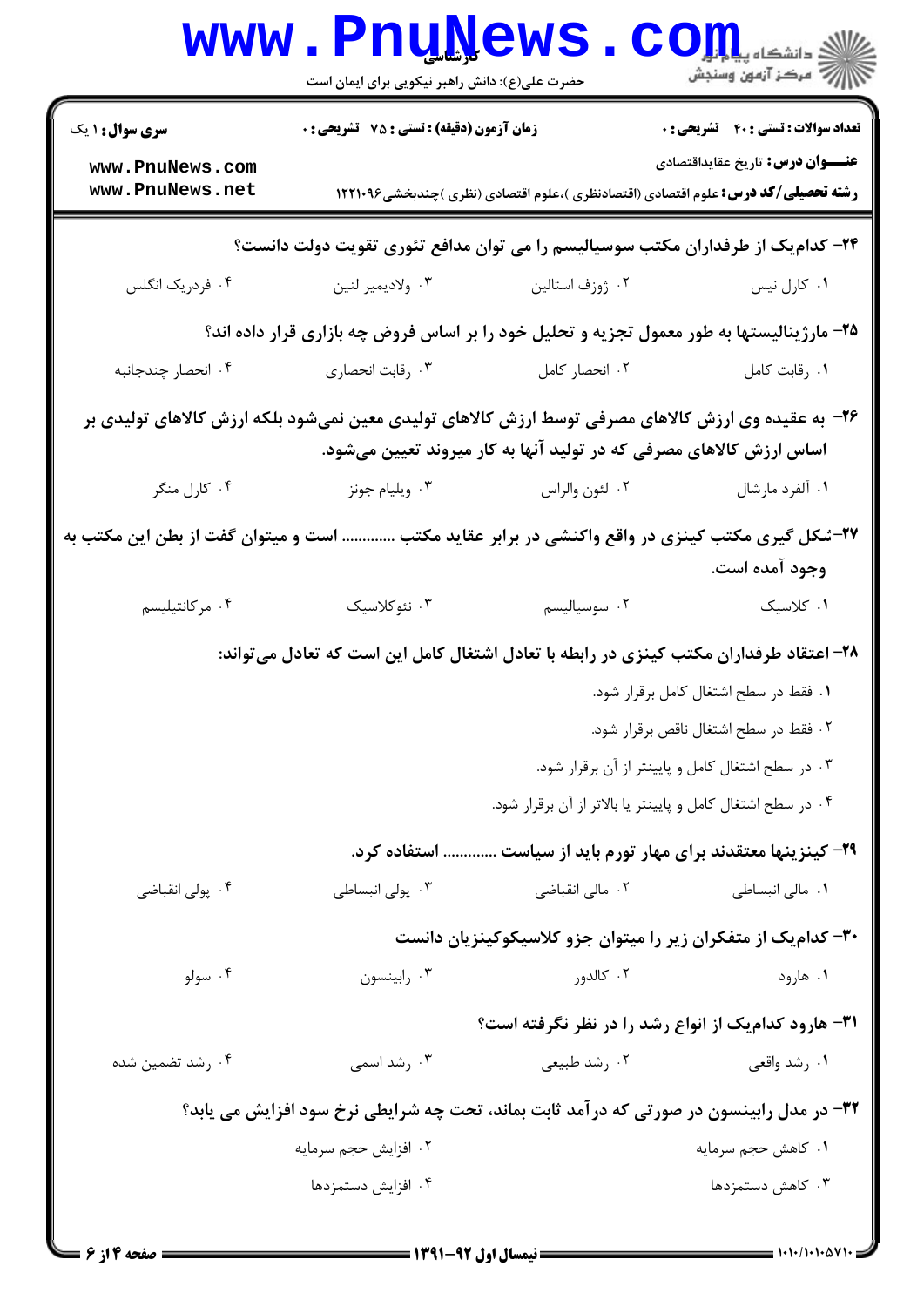| <b>WWW</b>                                                                                                                                            | <b>Luñile</b> M<br>حضرت علی(ع): دانش راهبر نیکویی برای ایمان است |                                                                                                                                                                                                                                                                                                             | الاد دانشگاه پ <b>یا بارای</b><br>    > مرکز آزمون وسنجش                                |
|-------------------------------------------------------------------------------------------------------------------------------------------------------|------------------------------------------------------------------|-------------------------------------------------------------------------------------------------------------------------------------------------------------------------------------------------------------------------------------------------------------------------------------------------------------|-----------------------------------------------------------------------------------------|
| <b>سری سوال : ۱ یک</b><br>www.PnuNews.com<br>www.PnuNews.net                                                                                          | زمان آزمون (دقیقه) : تستی : 75 آتشریحی : 0                       | <b>رشته تحصیلی/کد درس:</b> علوم اقتصادی (اقتصادنظری )،علوم اقتصادی (نظری )چندبخشی1۲۲۱۰۹۶                                                                                                                                                                                                                    | <b>تعداد سوالات : تستی : 40 - تشریحی : 0</b><br><b>عنـــوان درس:</b> تاريخ عقايداقتصادي |
| ۰۴ هیکس                                                                                                                                               | ۰۳ کالدور                                                        | ۳۳ طراحی منحنیهای $\,M$ و $\,$ در علم اقتصاد توسط کدامیک از اقتصاددانان زیر صورت گرفت؟ $\,$<br>۰۲ هارود                                                                                                                                                                                                     | ۰۱ جون رابينسون                                                                         |
| ۳۴-وی یکی از اولین اقتصاددانان بعد از کینز است که با استفاده از ابزار کینزی حالات پویای تغییرات درآمد ملی را                                          |                                                                  |                                                                                                                                                                                                                                                                                                             | در بلندمدت مورد بررسی قرار داد.                                                         |
| ۰۴ نیکلاس کالدور                                                                                                                                      | ۰۳ ریچارد هیکس                                                   | ۰۲ جون رابينسون                                                                                                                                                                                                                                                                                             | ٠١ پل ساموئلسن                                                                          |
| ۳۵– این فرض که ضرایب تولید ثابت نیستند و پیشرفت فنی در مقابل سرمایه گذاری منبع اصلی رشد اقتصادی است<br>مربوط به نظریات کدامیک از اقتصاددانان زیر است؟ |                                                                  |                                                                                                                                                                                                                                                                                                             |                                                                                         |
| ۰۴ رابرت سولو                                                                                                                                         | ۰۳ نیکلاس کالدور                                                 | ۰۲ جون رابينسون                                                                                                                                                                                                                                                                                             | ٠١ پل ساموئلسن                                                                          |
|                                                                                                                                                       |                                                                  | ۳۶- با توجه به نظر پولیون رابطه بین اوراق قرضه و نرخ بهره به گونه ای است که:<br>٠١. با افزايش نرخ بهره قيمت اوراق قرضه كاهش مىيابد.<br>۰۲ با افزایش نرخ بهره قیمت اوراق قرضه افزایش مییابد.<br>۰۳ با افزایش قیمت اوراق قرضه، نرخ بهره افزایش مییابد.<br>۰۴ با افزایش قیمت اوراق قرضه، نرخ بهره کاهش مییابد. |                                                                                         |
|                                                                                                                                                       |                                                                  | ۳۷- اعتقاد به شکل گیری انتظارات به صورت عقلایی از ویژگیهای کدام مکتب است؟                                                                                                                                                                                                                                   |                                                                                         |
|                                                                                                                                                       | ۰۲ کینزینها<br>۰۴ کینزینهای جدید                                 |                                                                                                                                                                                                                                                                                                             | ۰۱ نئوكلاسيكها<br>۰۳ کلاسیکهای جدید                                                     |
|                                                                                                                                                       |                                                                  | ۳۸–اختلاف نظر در مورد سرعت تعدیل قیمتها و دستمزدها در واقع اختلاف نظر طرفداران دو مکتب                                                                                                                                                                                                                      | و  است.                                                                                 |
|                                                                                                                                                       | ۰۲ کلاسیکهای جدید – کینزینهای جدید                               |                                                                                                                                                                                                                                                                                                             | ۰۱ کلاسیکهای جدید – نئوکلاسیکها                                                         |
|                                                                                                                                                       | ۰۴ نئوكلاسيكها – پوليون                                          |                                                                                                                                                                                                                                                                                                             | ۰۳ کینزینهای جدید – پولیون                                                              |
| ۳۹- اینکه گفته میشود هر تئوری در اقتصاد باید دارای پایه های نظری کلان باشد متعلق به طرفداران کدام جریان                                               |                                                                  |                                                                                                                                                                                                                                                                                                             | فكرى است؟                                                                               |
|                                                                                                                                                       | ۰۲ کینزینهای جدید                                                |                                                                                                                                                                                                                                                                                                             | ٠١. يست كينزينها                                                                        |
|                                                                                                                                                       | ۰۴ کلاسیکهای جدید                                                |                                                                                                                                                                                                                                                                                                             | بوليون $\cdot$ ۳                                                                        |